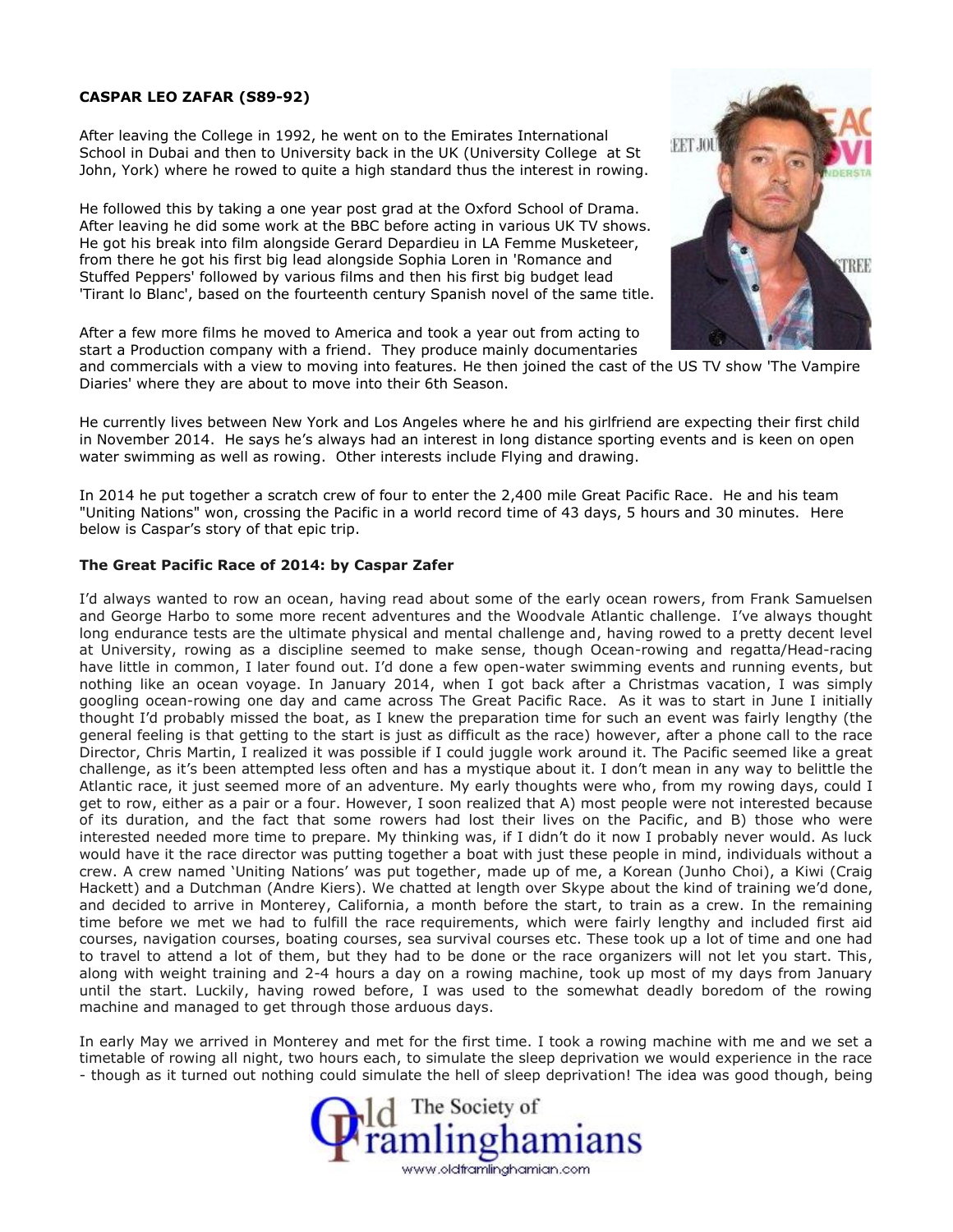that the rowing a machine would never stop, just as a boat wouldn't, so two people would always be rowing.

A few weeks later, the boat arrived and we were then able to train in Monterey Bay for a few weeks before the start. We also had a lot of work to do to the boat, testing equipment for safety as well as pleasing the scrutineers, who went through our boat looking for anything which didn't fulfill the race requirements, from carrying enough calories (about 7,000 each per day) to the correct equipment. Heading out for the first time into the open pacific outside the bay was an experience. We initially thought the 4-6 foot swell was pretty hard to row in, and commented on how "this really is ocean rowing"……. we had no idea! We would later be rowing in 40 foot swells.



*Training….me, Craig and Andre*

We trained hard with a view to win; we had four pretty fit guys and knew that, with the right discipline it was possible. Looking at the other crews, we thought it was between us and two others. One, a British four, were all ex-rowers and friends from the same University, who were pretty young (all 24); the other a mixed bag like us with a similar average age (mid thirties). There were six fours competing in total. During training we did our



first 24 hour row, which was hell, we had no idea how tough it would be and this was only in the bay! We chose a timetable that we would later follow on the ocean……. we'd row one hour on/one hour off in the day and two on/two off between 9pm and 5am at night. Two row, two sleep 24/7. We finished and collapsed into bed! How, I thought, can we do this for a month or more? It really hurt. The next day we could barely walk, and I could see the worry in my fellow crewmates' faces. If it did this to us after 24 hours, how could we go a month or more non-stop?

As race day approached *[with yet more training: L to R: Craig, me, Junho]*, the weather turned and the start was postponed by a few days. The race committee decided to have a mini 10-mile race, which we thought was a good opportunity to see how fast we were. We

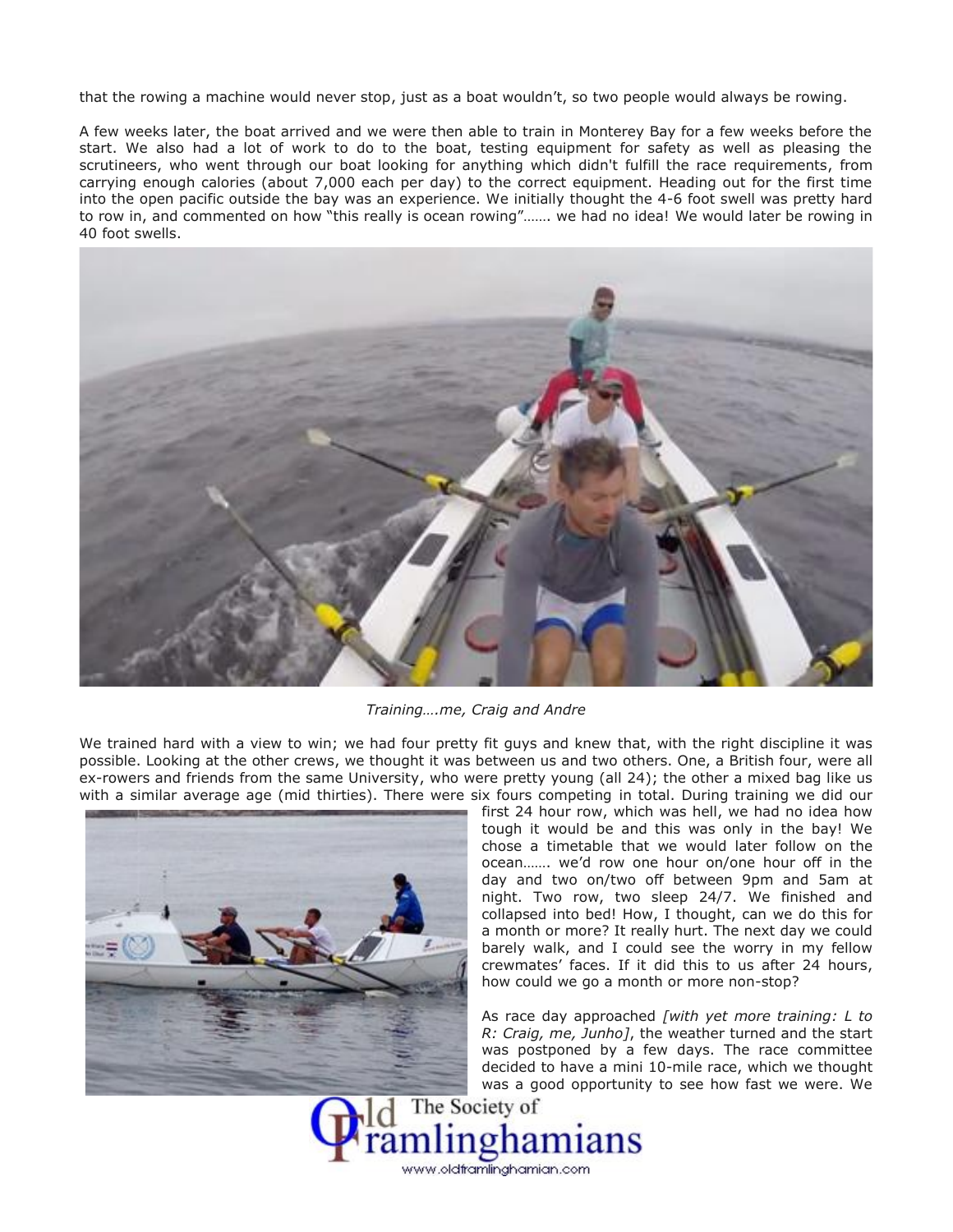won, which put into our minds the fact that the race was ours to lose (as it happened, our main rivals didn't show up for this race, and the crew we thought would be a rival turned out to be far slower than we'd imagined…….. Never judge a book by its cover. The crew who turned out to be fast, we'd written-off because they just didn't look fit enough).



Finally, on the 9th of June at 10am Pacific time, the race started and we left peaceful Monterey Bay for the last time, for a 2400 mile race to Hawaii having said goodbye to girlfriends, wives, dogs etc.

*Launching near the start…*

We set off into an early lead, and the decision was made to kick out west as much as we could. The continental shelf running down the west coast of America makes it tough to get out west, and the currents which run clockwise around the north Pacific push you back towards land. Luckily, we had an unusual southerly wind, which kind of cancelled out the current allowing us to make headway west. The first 24 hours was very tough, we rowed hard and the excitement/worry wouldn't let us sleep, in fact we barely slept for the first week. The first night went very slowly; you'd sit in the cabin for your two hour break and shut your eyes, but sleep was impossible. We all experienced the odd things the sea does to you, the worst being the constant whispers you imagine. The bow cabin (we'd switch seats and cabins every two days) was below the water line, and as the water ran past the boat we'd hear whispers, which obviously our brain was creating as it was possible to hold conversations with them. We realized we were creating these whispers in our heads, but couldn't stop them. I've since found out this can be fairly

common at the beginning of an Ocean voyage, as the brain adjusts to the odd environment. They did eventually go, after a few weeks, but it made me realize how easy it is to go mad at sea - especially if one was alone (Donald Crowhurst being a tragic example).

The second day came after a long night, the sunrise creating high spirits. We could no longer see land as we were really out there now. We found out via satellite phone that we were in the lead, and we went into the day with a boost. Meals also create a boost, these consist of dehydrated food which you rehydrate, similar to camping food. We'd rehydrate with cold water so they didn't taste of much, so it's rather dull and should simply be looked at as fuel, but the body loves you for it all the same. We also took protein bars which were a welcomed change. For liquids we had an electric desalinator and an emergency hand-pump desalinator (which we were thankful for as our main one broke after just one week).

We noticed the swell getting larger and larger on the second day and by afternoon it was 10-15 feet. Night approached, and the swell had now grown to 20 feet and waves were coming over the side, knocking us about. By around midnight the rowers were getting pushed out of their seats, and the waves were constantly coming over the boat. We would later learn not to worry but, as it was our first time experiencing this, it was decided to set the sea anchor and sit it out in the cabins. Setting the sea anchor (or parachute anchor) is a nightmare in high seas. You have to take the rudder off and attach a line to set it. We did this pretty clumsily, and were getting smashed all over the boat, but eventually the sea anchor was set and the boat faced the waves stern to bow, as apposed to side-on, which meant it stood very little chance of capsizing (although these boats are self righting, one still doesn't want to capsize, as rowers can get detached from the boat and not make it back on board). The bow cabin is tiny and holds only one person, so one went in there and three in the stern cabin. Three people can just fit in the stern cabin, though you're like sardines. None of us could sleep, our legs were all over each other, condensation dripped from the ceiling, and it was horrible. By five am, the sea seemed calmer and two of us pulled the sea anchor in and set about rowing. We found out that our early lead had gone; another crew hadn't gone so far out west and had been in calmer waters and thus hadn't stopped. We were now neck and neck (they work out the lead by your total distance from the finish). We were further west, they were further south.

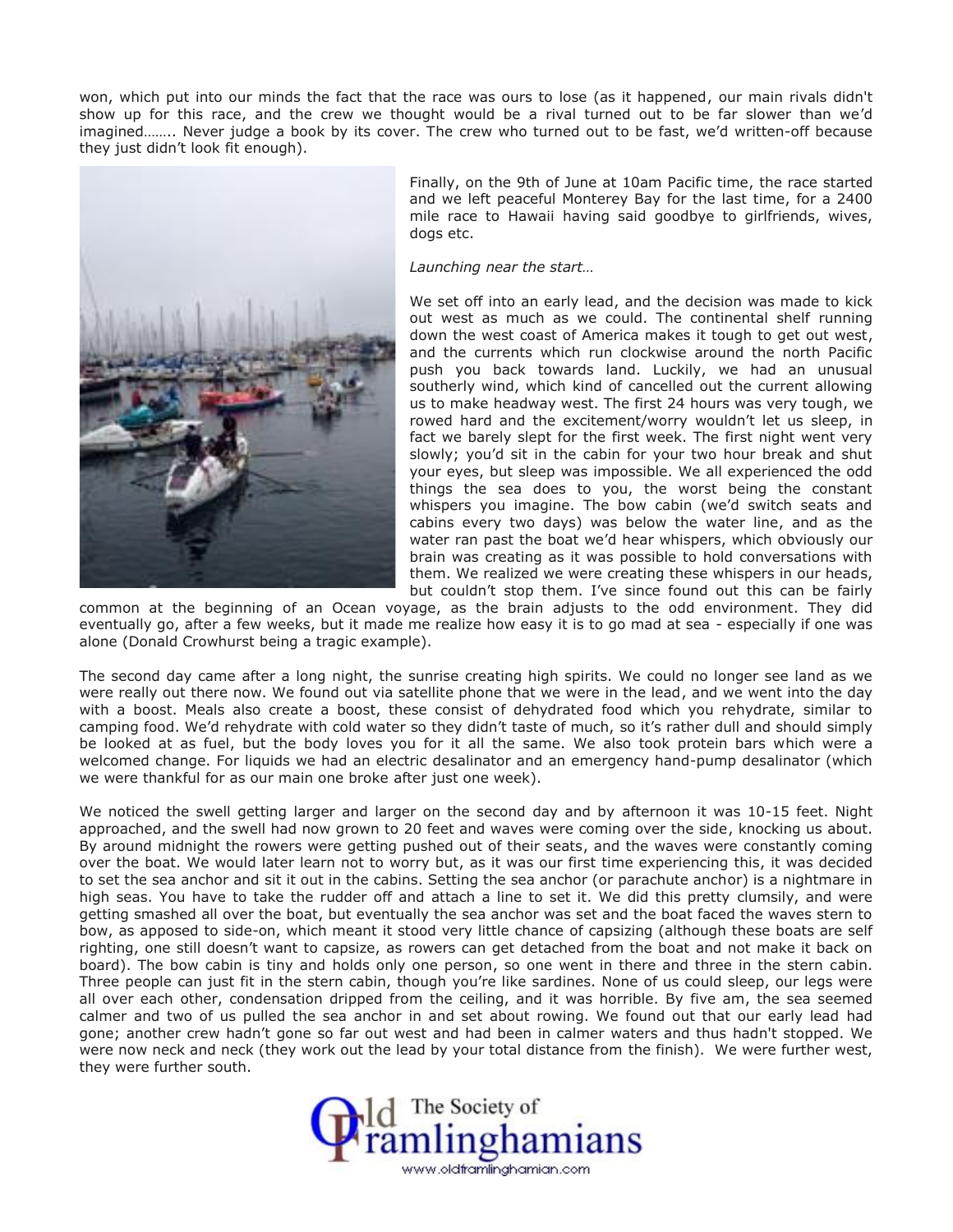

*Just a flavour of our battle with the wild Pacific*

We decided then that, unless the boat was actually capsizing, we would not use the sea anchor again. We had let our fear of the ocean get to us and it had cost us the lead. We rowed hard all day and the waves got bigger and bigger again, rising to 30 foot swells. This may sound large, but the gap between the peaks when they are that big are equally large so it's not that dangerous. It feels like you're rowing over a gentle mountain range, and after a while you get used to it. We were still rowing side-on to the swell but, in the afternoon, decided we'd kicked out west enough and turned south, thus rowing with the swell. What a difference it makes, when you start surfing down these 30 foot faces, adrenalin pumping through your body and a child-like joy bubbles out of you. You still think any of these waves will take you down, but slowly get used to them. We spent that night rowing with the swell and made good ground, and by morning we had our lead back (if only by five miles) and morale was high.

The next day was personally my worst, and it was the only day I seriously thought we might die. The swell increased to around 40 feet (it's difficult to tell swell heights when in the water, they all look like Everest, but the forecast predicted these heights). The swell had changed direction and once again we were rowing slightly side-on at about a 45 degree angle, which meant danger. We were barely eating and every wave seemed like our last. Around sunset, when I was in the stroke seat rowing with Junho, a huge black wave came at us. It had what looked like a flat face coming at us with real anger. It picked us up and I was convinced this was the end, as we were taken by its power and were surfing side-on with it, and it seemed inevitable we would capsize. I was thrown out of my seat as it came over us (my ankle was tied to a leash) and thrown into Junho's stroke side oar, which wrapped around my face and I literally went through it, breaking it with my jaw (its amazing how easily Carbon fiber brakes). Somehow, as we regained our composure, we realized we hadn't been turned over. It still amazes me how well these boats are built, they are 24 foot long and can withstand waves side-on and double their length, which seems to go against physics. Luckily, as darkness approached, the sea calmed somewhat (it's amazing how quickly the sea will change, for better or worse) and we went into the night with a large but stable swell. This was to be the biggest swell we encountered and, apart from a tropical storm near the end, was certainly the most wild of our experiences on board.

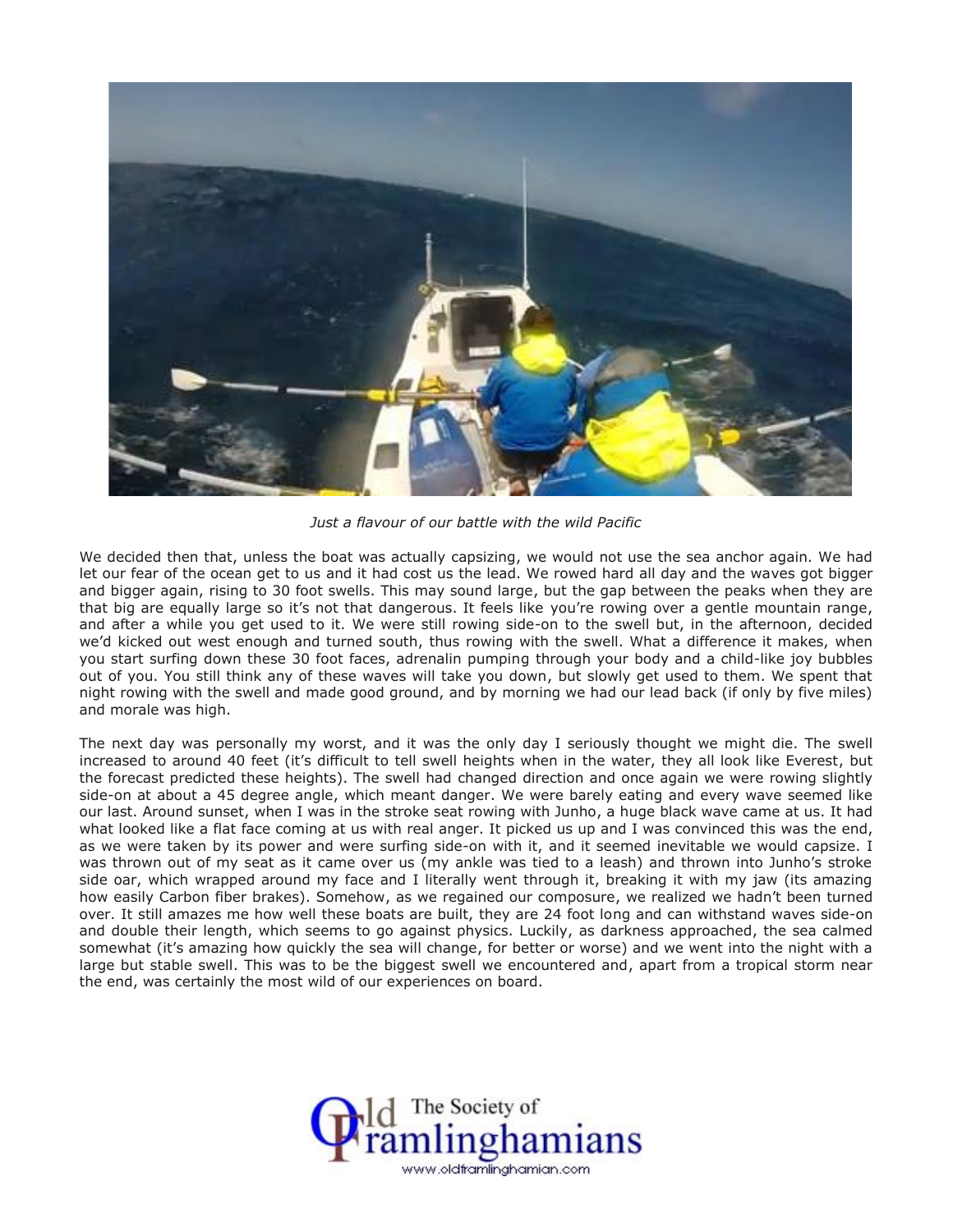The next week or so was all about digging in. It was tough, it was cold, and we just wanted to get to the heat. We knew it would take about a week or two to reach the fabled trade winds and we just pressed on. I can't say



I particularly enjoyed those weeks. We rowed every hour, and again two on two off at night, without any pleasure. The cabins were freezing, and we would shake at night though at least were now sleeping. The cabins would drip with condensation due to being air tight (if you leave the doors open and you capsize, the boat won't self-right and the race is over). Sleeping bags did little to overcome the freezing temperatures, and we started sleeping in our survival suits, which were essentially really good wetsuits, but these got damp and it seemed like you were never dry. As the days and weeks went on the sores started. First salt sores and general sores from rubbing, but then the pressure sores on your backside.

You are rowing 12 hours a day, forcing pressure from your legs to your upper body on a sliding seat. Your backside takes the brunt of this and boils slowly begin to appear. There is little you can do to help these, the best option is rowing naked, but it was still way too cold. You just have to bear it. The first five minutes of your shift are the worst, the pain is excruciating but it soon calms down.

## *...and did I mention my hands?*

Days slowly become weeks, and you start to switch off from the row and go into a robotic action, you simply tell yourself this is what you do, you row, nothing else, its your job. As this robotic action takes over it becomes far easier, you don't feel the pain,

you're in overdrive, you're not sure if you're sleeping or rowing. Often I'd be woken to shock as I thought I was rowing and vice versa. During this time you start to think outside the boat, you analyze your life like never before, and for this reason alone I would recommend an ocean row. You are far away from your life, no roads, no people, no phones, no houses, no cooker, no work, nothing that you are familiar with, just water and the stars, you may as well be on the moon, you see nobody, no other boats, nothing. You are so far from your life that it is the best place to view it from, you are outside of your box and you are able to look in. I experienced self-analysis like never before, one deconstructs one's life for over month and it is a wonderful experience. People say that you know who you are after these events due to the physical punishment and what you can take, and I think it is because of the ability to self analyze. I, like many people, have made mistakes and I was able to face these and understand them. This row changed my direction with every stroke. At night you start seeing the wonder of the universe, you see the stars like never before and feel as though you're rowing through space - which essentially you are. Nights for me were electric, we tended not to talk at night and we rowed and thought, rowed and thought. It was, in a sense, wonderful despite the hardships of the cold, wet and all that went with it. I started thinking that these hardships were necessary, I deserved them, they were good for me, and in a way they were. There was a reason I was out there and it was a good reason. At the start I'd thought "what have I got myself into"? By now I knew what I'd got myself into and was glad to be there. When the nights warmed up they became even more glorious as you paddled under the Milky way shining above you.

Things were going well. We had gained an 80 mile lead over the last week and were pushing hard. One of our crew dropped-out a few times and took extended breaks due to tiredness, which tended to hurt us - but there is not much one can do, if somebody can't row, you just have to fill in. We needed two people rowing at all times whatever the predicament, the timetable works for four people, not for three, and I'm not sure this crewmate really thought it through, but there was little we could do but row the extra hours. The other worry, which eventually became a reality, was the electric water-maker (desalinator) which was playing up and producing salt water at times. We played with it and fixed it three times, but eventually it burnt out and we were reduced to our emergency pump for the next month. This was a hand pump, which was hard work and we needed two shifts each to produce enough water (which was still not enough, and we were essentially dehydrated for the next month). These shifts took as much effort as rowing, and so we were doing another two shifts of extra exercise and having two shifts less of rest. The only way to look at this was that it was just another challenge. Even this pump eventually gave out, right before the end, and we had to drink ballast water, but luckily it lasted most of the journey.

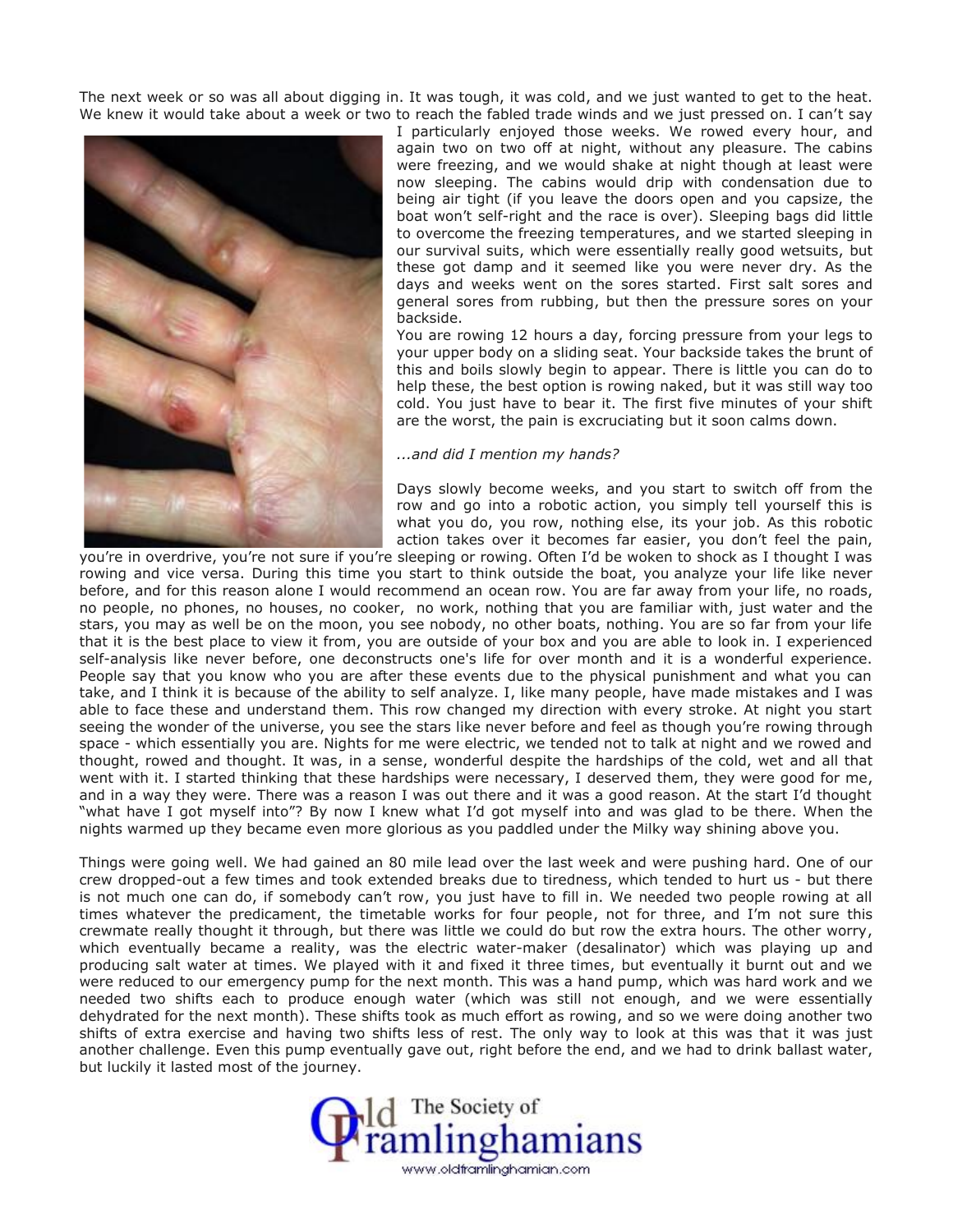As we rowed into our third week we slowly found the trade winds, and eventually stopped rowing due south and pointed our boat to Hawaii. This felt amazing, we were finally rowing to our destination. The swell was smaller and we were no longer cold at night, the sun got hotter and hotter in the day and we could eventually row naked, which was a great relief. Being able to air one's body, after wearing waterproofs in the salt, was amazing despite having to look at your fellow crewmates' naked bodies! We would row naked most of the day as the temperature became tropical in the more southern latitudes. We would also stop to swim, which I just loved. I've competed in a few open swimming events but swimming in some of the deepest waters in the world is simply like nothing else, the sea out there is vast and a deep blue. I'd take a diving mask and see nothing but this deep deep blue. No fish, nothing, just endless blue. I will never forget swimming out there especially when alone.



*Swimming in the deep blue Pacific*

We would swim every day after going to the loo - which brings me to one of the less pleasurable experiences of ocean rowing!…………. Obviously, a boat of that size has no lavatory of any sort and you have a few options of 'how to go'. Firstly, peeing is pretty simple…… over the edge or in a bottle, which you use when in the cabin (this can go wrong when the boat gets bumped by a wave as it did on many an occasion. Ocean rowing boat cabins do not smell good at the end of a voyage). For a number-two you either have a bucket or it's over the side. Initially we were worried that we wouldn't be able to go in front of each other, it being a personal thing, but after a couple of weeks you all go together, often while chatting. The personal life is all but gone and you become hardened to such things. In a way you are far more natural - we'd then wash ourselves off in the sea. As the race went on, we mastered 'going' and washing while the boat was still moving, holding onto the side, which kept the boat speed up.

By this time we'd entered what I would describe as the middle part of the race, weeks 4 and 5. These were hot and uneventful. The sea was calm, the days were filled with blazing sunshine, which meant of course that we had to pump even more water, which was becoming a nightmare. Arguments (which, from what I'm told, always occur on small boats with a crew of four) started, as some were pumping less water than others which, in my case, created a lot of anger and set me in a rage against those who seemed to be doing less.

*Some of that angry desalinator pumping…*



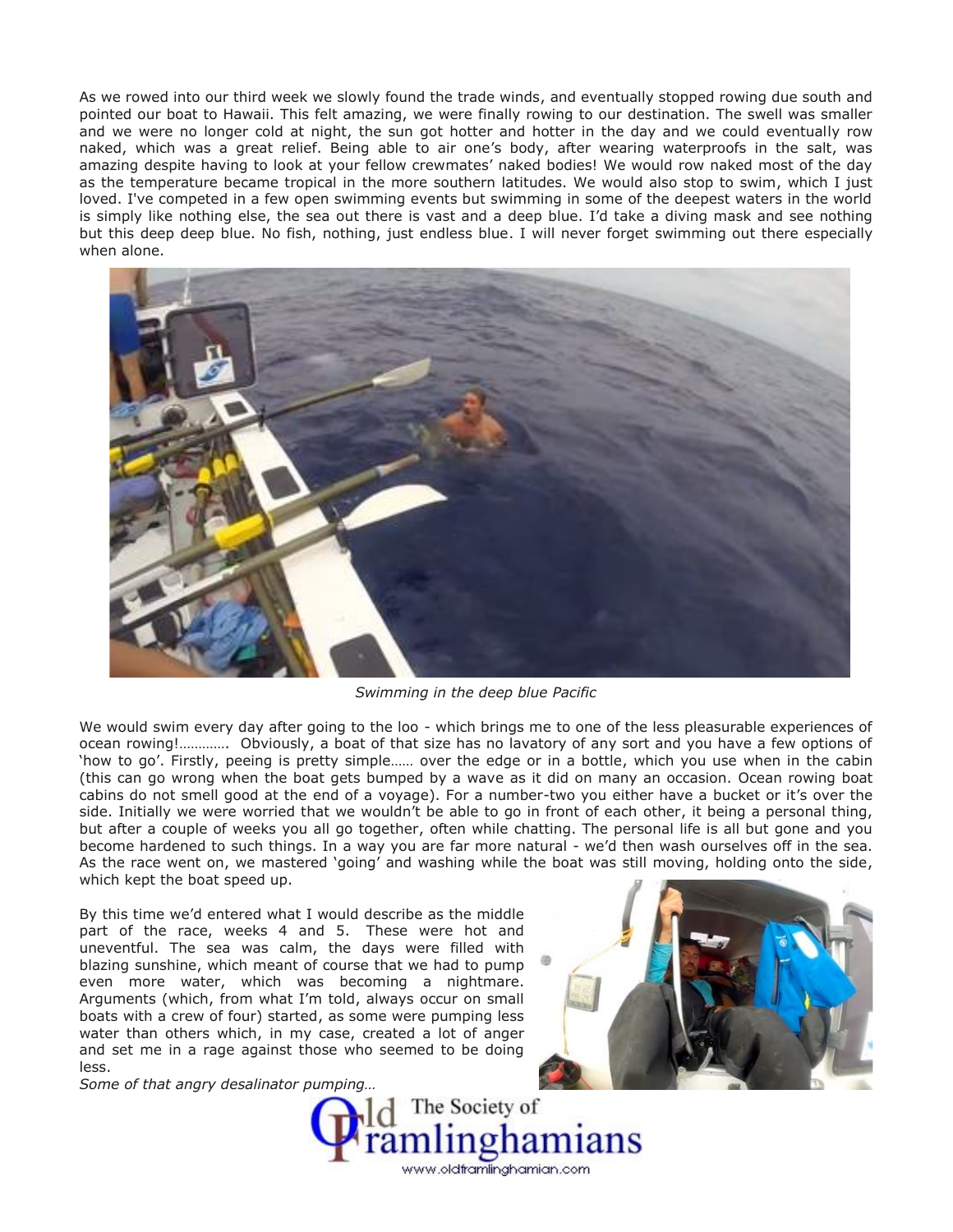These arguments would happen every few days, which given the circumstance of our predicament were completely understandable. The sun gets to you out there. Some days the Pacific (after all its fury at the beginning of the race, while we were in the north) became nothing more than a dead lake, a hot, humid, still piece of endless salt water. We had to row through this hour on hour and it was becoming hellish. No clouds, no shade, we longed for the freezing cabins we had in the North Pacific. The cabins by this stage were saunas, though at least in these calm waters we could leave the hatches open. We had electric fans, though like everything else the salt soon corroded the metal and ate away at them - salty air kills everything including, it seemed, our skin. I was by this time peeling everywhere. I had boils all over my backside (I still have the scars everywhere) and cuts did not heal. The old fishwives tale that the sea heals is just that……. a tale, it makes healing near impossible, you slowly get eaten away without fresh water to bath in (a luxury we didn't have due to our broken electric water maker).

The only thing that got me through that hellish period was the electronic navigation, which at last showed we had under 1,000 miles to our destination. I'd watch it as I rowed, ticking off the miles. Some days we'd reach 3.5 knots and they ticked off well, at other times only 1.8 knots due to slow water which was terribly depressing. We thought the journey would take around 30 days but, as 30 days came and went, we realized just how long this journey was. Still the miles ticked over and over, which gave us hope. Nights became our refuge when we could really lay the power on, and we rowed hard due to the cooler temperature - and this was working, by this time we were 180 nautical miles ahead of the second placed crew. We were half dead and running on fumes, but when you're ahead it's easy to stay ahead, you just keep on going, and winning became an obsession.

As the miles counted down and we reached 500 miles to go, signs of fatigue not only showed on the crew but also on the boat. We had been changing wheels on the sliding seats with all too great regularity, and they were running out. We were down to our final two wheels when we made the decision to fix the bow seat in a non moving position - so he who rowed bow, rowed arms only and steered (the steering is operated from the bowman's right foot as in a coxless racing boat, a line from the foot plate runs to the rudder), and he who rowed stroke laid on the power. This lasted for a few days, Craig and I rowed stroke, Junho and Andrei bow. Junho had become an expert steerer, which is vital to speed; you can have powerful guys but if they are zig zagging an ocean it's a waste, and my steering was not so good. We were losing some ground on the second placed team and I had my doubts. 180 miles (in the lead) became 150, 140 , 130……. they were catching us. We really hurt ourselves during those days, put in everything just to keep the lead until, two days later, the worst happened…… the stroke seat stopped working, and we had no more wheels. We had 300 miles to go and we had to do these miles all arms and back only. I seriously considered the race as being over for us. We could have called for a support boat (which would have disqualified us) for more wheels, but they were over a week away. Could we still win? It seemed improbable. If you look at the human anatomy, the thigh muscles are by far the largest, and to push with a sliding seat you have this muscle in use. With a non-sliding seat (skiff rowing) you are using your arms and thus far less strength. The only thing we could do was to up the rating from about 20 strokes per minute to 40 or 50, and to put into place a more brutal timetable of one hour on and one hour off 24/7, which meant you never slept more than about 45 minutes. We did this and were only losing a few miles a day. They had 120 to catch and needed at least 15-20 a day on us if they were to catch us. One day they made 20, which scared us; we had hit some real dead water and we made only 40 miles all day (our worst day so far). This created tension in the boat, lots of arguments about water, power etc etc. However the next day things sped up, suddenly we were doing nearly 4 knots! How this was possible on arms alone we don't know, but it raised the mood. We had hit very fast water, plus it was cloudy so we weren't drained by the sun, and the conditions were perfect.

The sea started to rise, the swell increased (we were doing 2 knots when we weren't even rowing), and by nightfall we realized this was more than just cloudy skies as the rain started, and started like I have never seen rain or am likely to. Little known to us (our sat phone had run out of credit) we were in the middle of tropical storm Wali. It rained just ridiculously for 12 straight hours, so much so that when rowing we could barely see each other (we were only feet apart). The wind howled and the rain actually hurt at times, it was so strong and so abundant, and the lightning lit us up like electrical beings - so much so that we were nearly blinded by lightning in the pitch black, which actually hurts the eyes, and the thunder sounded like it was in our ears, we never got used to it, it was just madness. One good thing was the fresh water; it cleaned our wounds away it's amazing how quickly a fresh shower will clean and cure salt wounds. Our backsides felt better, the cuts and bruises on our legs (from the oars smashing them in big swells) started to heal, and we were clean and saltfree! The next day the race organizers had put credit on our phone and, as the wettest and most insane night

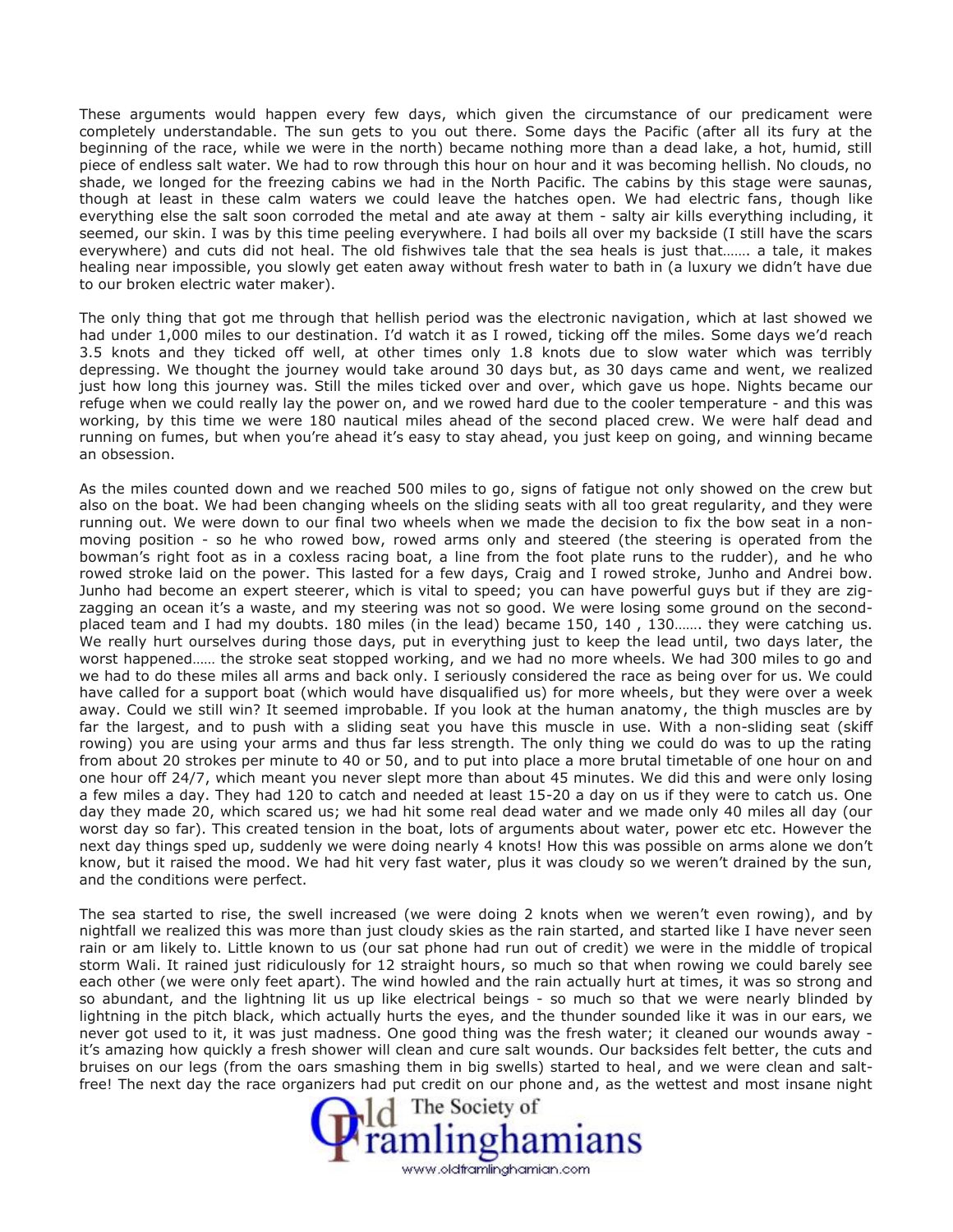of my life ended, we found out we had made up more miles than the other second-placed crew. We were now 140 miles in front with only 200 miles to go, and again, it was ours to lose. The fast seas continued and we continued to row hard. Day 40 came and went as the sun came back, and with it the tropical heat came back to hurt us. Morale was high now though. We were near the end of it all. Cravings started as we could smell the finish. We had, by this time, run out of protein bars and we were craving sugar, sweet things, any kind of taste. For me it was drinks, juices, fruits……. anything real, fresh.

As we rowed into day 41 we kept checking our speed, trying to predict when we'd arrive, surmising on what we'd eat and drink. I'd also made some new rules to my life, less time on my mobile, less time on my computer looking at junk for no reason, such as Facebook, Twitter etc. More time doing 'real' things, we were all making these new resolutions. We were still rowing arms only and it hurt, but in a good way, the pain was real and meaningful, we were winning the race and winning against ourselves, we could do it. Sleeping was becoming difficult now, as the storm had soaked our cabin and water was just everywhere, plus the cabins were really starting to stink. We desperately wanted to reach Waikiki and the finish line, and excitement also stopped us sleeping. On the satellite navigation map, we were getting very close to the finish, rowing close to Maui and Molokai when, at around lunch time on day 42 we saw land - this I will never forget.



*Tantalisingly near the finish – me and Junho*

After 42 days in a tiny boat, to see land is about as big a high as you could get. The huge mountain of Maui looked foreboding, I felt like those seamen of old seeing an unknown land and imagining what and who was on this land, this tropical paradise. Our joy didn't last long, as our emergency water maker suddenly broke, and we had no fresh water. We had fresh water in our ballast, but knew if we used too much of it we were out of the race, disqualified. We rather stupidly decided not to drink that night. Dehydration is a strange beast. We were pretty dehydrated anyway, so any less was really hurting us. By this stage in the race we were barely urinating, and what we were was a sort of milky dense residue, almost nothing was coming out, as we urinated at best once, maybe twice a day for a few seconds.

We went through the night and the thirst grew and grew. We argued over the few drops we had left. We craved water, imagined waterfalls, swimming pools…… anything with fresh water, but still we rowed on. This also meant we couldn't eat, as we needed water to hydrate the food. As morning came, and another hot day approached, we knew we couldn't continue this, so we called race headquarters. We were informed that we would get a time penalty but, as we were now two days ahead of the second-placed crew, it wouldn't matter, as we would only get a 12 hour penalty and the record would not be affected. The Guinness book of world

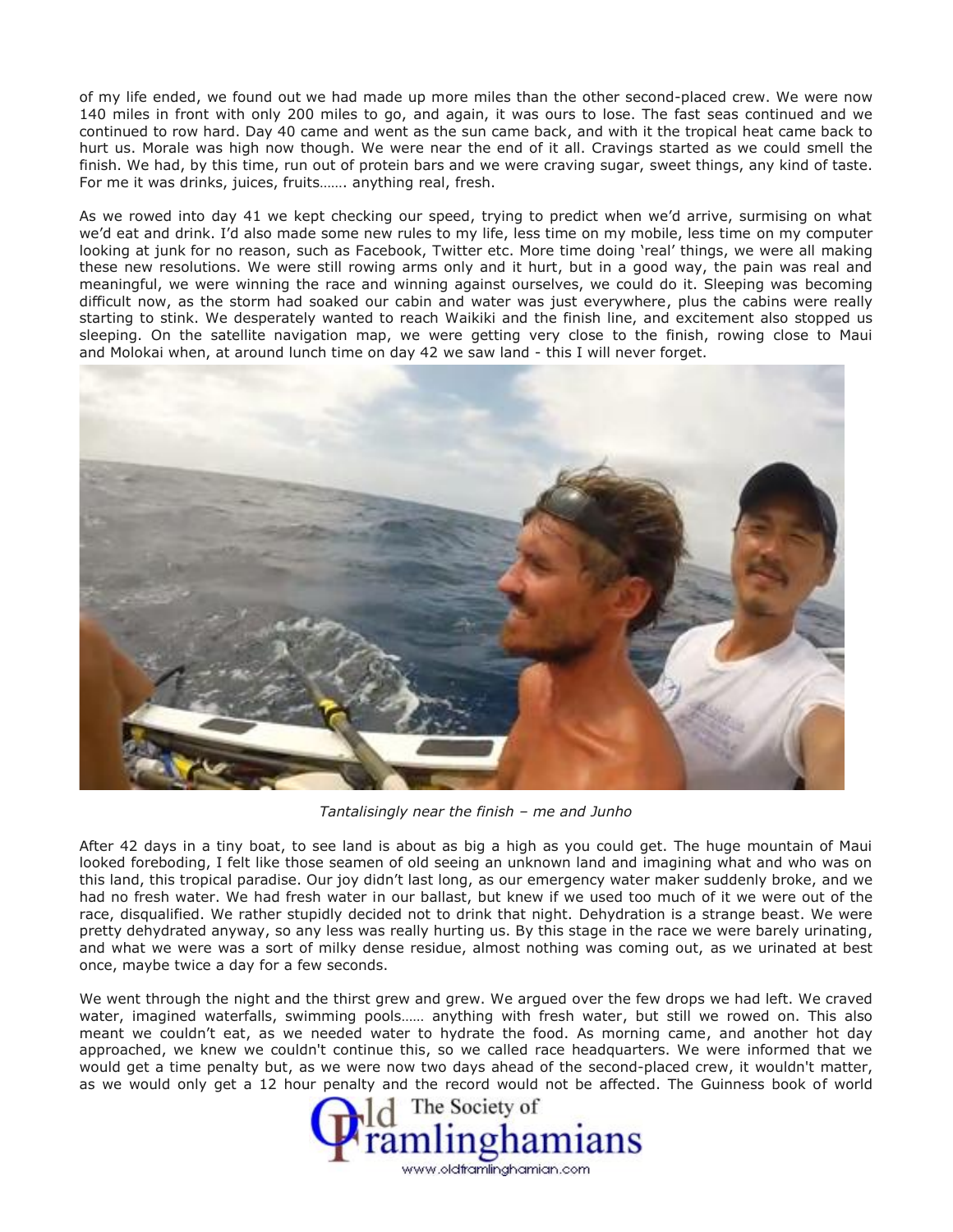records only stipulates that you get no outside help during the row and that you have no physical contact with anybody else, but the Great Pacific Race has stricter rules. The rules checked, we were then were able to drink, and it was the greatest drink of our lives. We glugged and glugged water and inevitably felt rather sick due to the shock to our systems. The sun came up and we felt stronger, we were now hours away from the finish and could see Oahu fairly clearly. The excitement was immense, we'd been at sea for 43 days and at last it was nearly over, at last dry land beckoned.

The island went from being a grey mountain in the distance, to a land full of colour as we got closer, until we were rowing with it by our side. We were rowing pretty fast now, as is common in Ocean rowing towards the end of a voyage - excitement drives you on. The finish-line was slightly further than we thought, but at last we approached Diamond Head, a beautiful old volcanic crater near Waikiki. At 12:30pm, local time, we crossed the finish-line. After 43 days, 5 hours and 30 minutes we'd rowed the 2,400 miles from California to Hawaii.



*Crossing the finish-line: L to R: Junho, Andre, me, Craig.*

We arrived at The Waikiki Yacht Club, meeting girlfriends and family and, leaving the boat, we had to adjust to land- and ship-lag. You just cannot balance on dry land, and you walk as if drunk. I was surprised at how hard it was and how long it lasted (two days). We were also pretty out of it mentally, the tiredness had taken hold. After a meeting with the doctor, I was released (some had varying degrees of problems and required further attention, draining of infections, antibiotics etc.) and then I was finally off to a hotel bed.